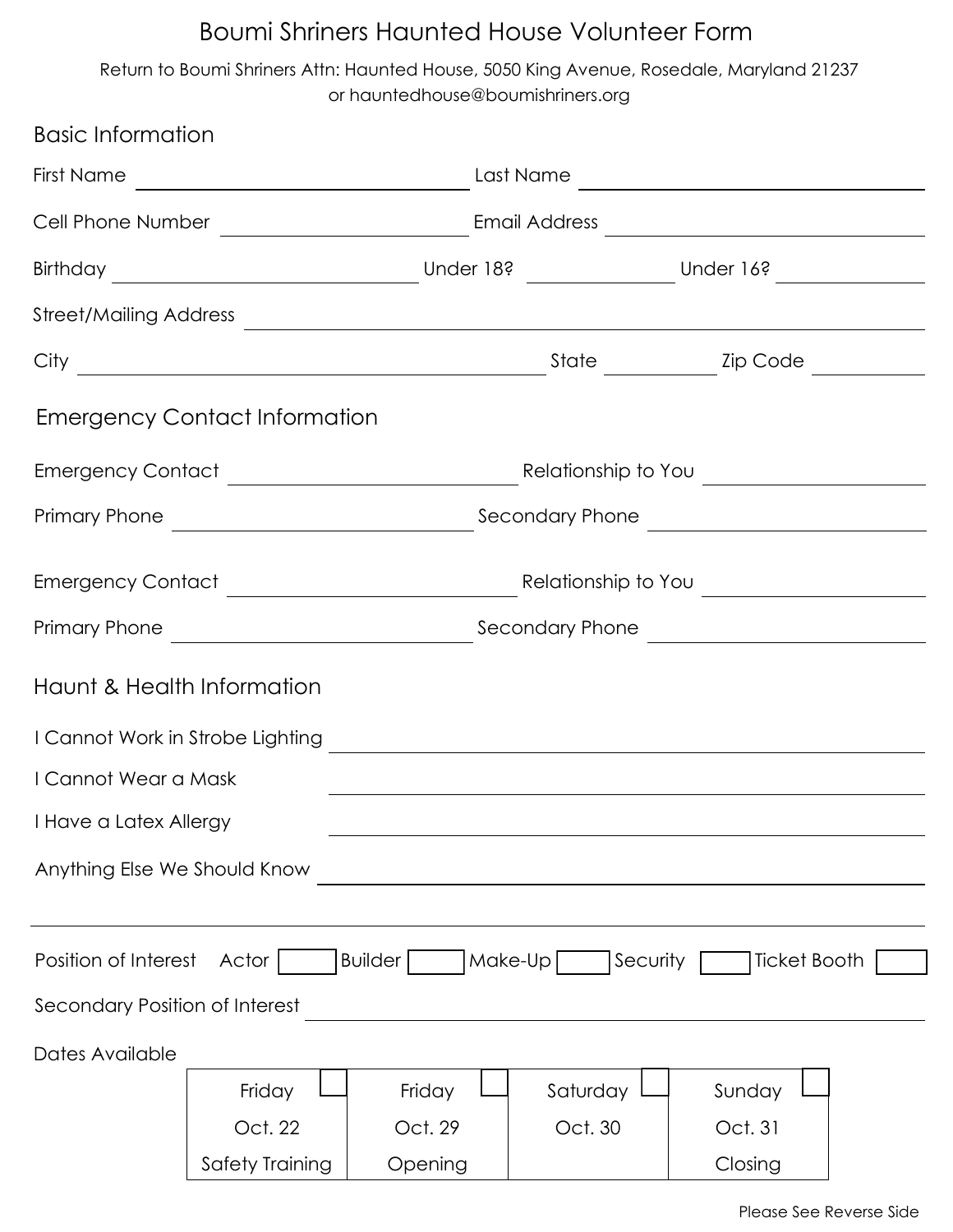## Boumi Shriners Haunted House Medical Consent Form & Participant Guidelines

I, (please print) \_\_\_\_\_\_\_\_\_\_\_\_\_\_\_\_\_\_\_\_\_\_\_\_\_\_\_\_\_\_\_\_\_\_\_\_\_\_\_\_\_\_\_\_\_\_\_\_\_\_, hereby grant permission for a member of Boumi's Backyard Haunted Circus (Haunted House) to take whatever steps may be necessary to obtain emergency medical care for the above named participant. These steps may include, but are not limited to the following:

- Attempting to contact a parent or guardian if the volunteer is a minor
- Attempting to contact the volunteer's emergency contact listed on file
- A hospital or emergency service

In addition you agree not to hold Boumi's Backyard Haunted Circus (Haunted House) responsible for any injuries, accidents, lost or stolen items, or any other ill effect suffered as a result of your volunteering for the haunt.

Please list any health problems that we should know about (i.e. diabetes, epilepsy, heart conditions, allergies, back problems, etc.)

By signing this form I also acknowledge that I have read and understood the following:

- No Drinking (Alcoholic Beverages) before, during, or after the evening's event
- No Smoking near the attraction or guests
- No scaring young children
- No touching guests
- There will be a safety word for emergencies
- There is no leaving my designated area without permission or letting security know, depending on my area

I understand that if I violate any or all of these guidelines I will be asked to leave the attraction.

Volunteer Signature (and Parent/Guardian Signature if volunteer is a minor)